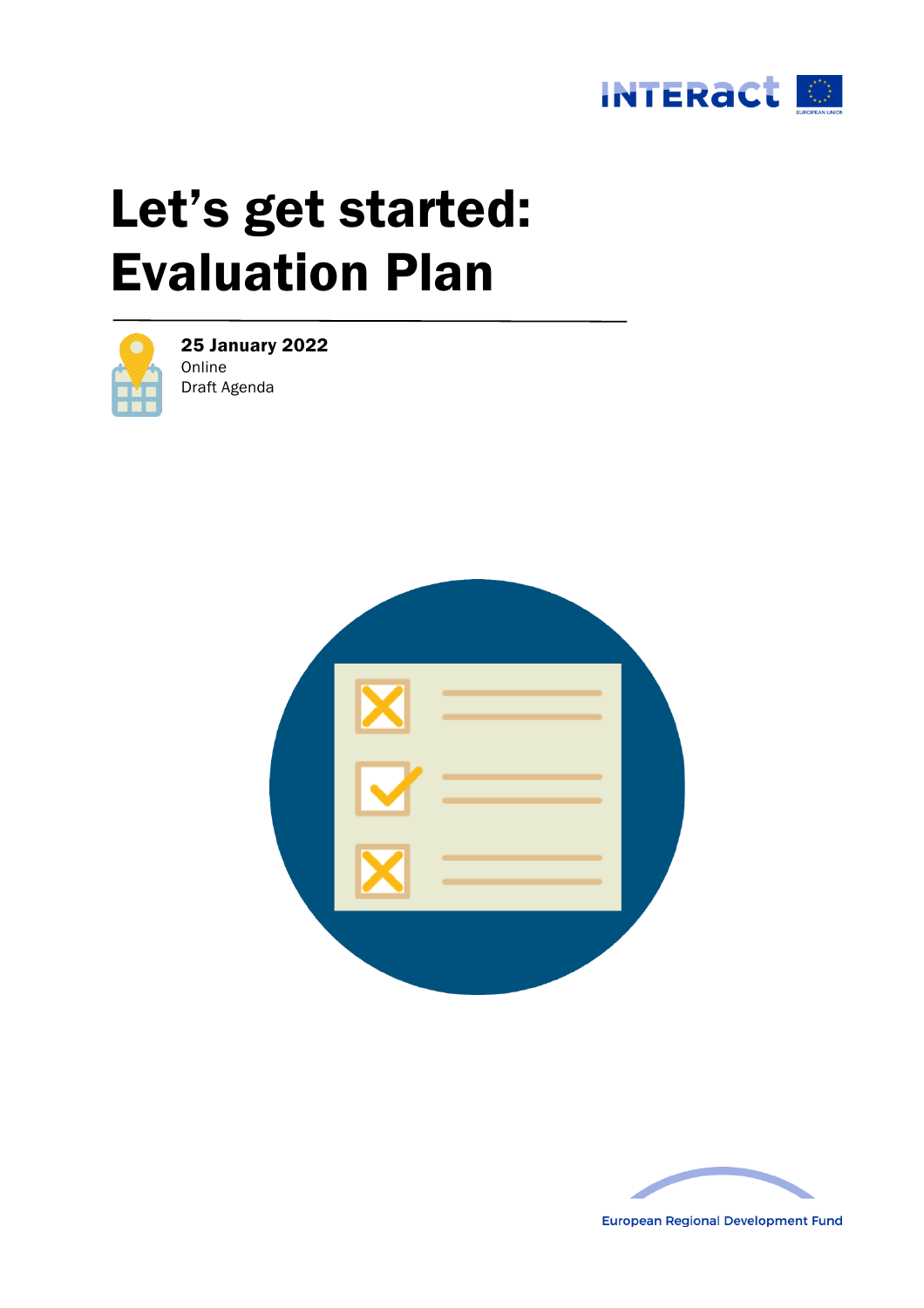

# **Outline**

An evaluation plan sets out the relevant details of the planned evaluations for the period 2021-2027. It is an important tool to ensure the implementation of quality evaluations and to improve the performance of the programmes.

Hence, it is recommended to establish an evaluation plan before the programme starts to make sure that the evaluation questions, methods and the data align with the evaluation's goals. In addition, the Member State or the managing authority shall draw up an evaluation plan in accordance with Article 35 of the Interreg Regulation.

In this event, you will have the opportunity to discuss with Interreg colleagues what factors to consider for a good and practical evaluation plan based on commitment of the MC and actually guiding the evaluation work. Based on lessons learned in 2014-2020 experience on how to draft and implement an evaluation plan we will explore the main parts of an evaluation plan. In more detail, we will discuss how to:

- identify the evaluation(s) including contributions to territorial strategies, mainstreaming of climate change and other horizontal principles;
- define an evaluation strategy in consultation with relevant stakeholders;
- decide on the evaluations to carry out, the main questions to be asked, the approach and methods to be used, the timing of the evaluations and the budget to be set aside;
- identify the data to be used, the data available, data to be collected, the indicators to be defined; quality assuring/'cleaning' indicator/secondary data.

As a background information, we encourage you to read the chapter (p.17-19) of the "Staff Working Document on performance, monitoring and evaluation of the European Regional Development Fund, the Cohesion Fund and the Just Transition Fund in 2021-2027, that the Commission has recently produced.

The target group of the meeting are evaluation managers from Joint Secretariats and Managing Authorities. Throughout the event David Alba from the Evaluation Unit (EC, DG REGIO will be present.

# Registration

Please click [here](https://apps.interact-eu.net/interact/events.nsf/registrationform.xsp?eid=1BA6A) to register for the event.

# **Contact**

Daniela Minichberger [\(daniela.minichberger@interact-eu.net\)](mailto:daniela.minichberger@interact-eu.net) Besiana Ninka (besiana.ninka@interact-eu.net) Bernhard Schausberger [\(bernhard.schausberger@interact-eu.net](mailto:bernhard.schausberger@interact-eu.net)